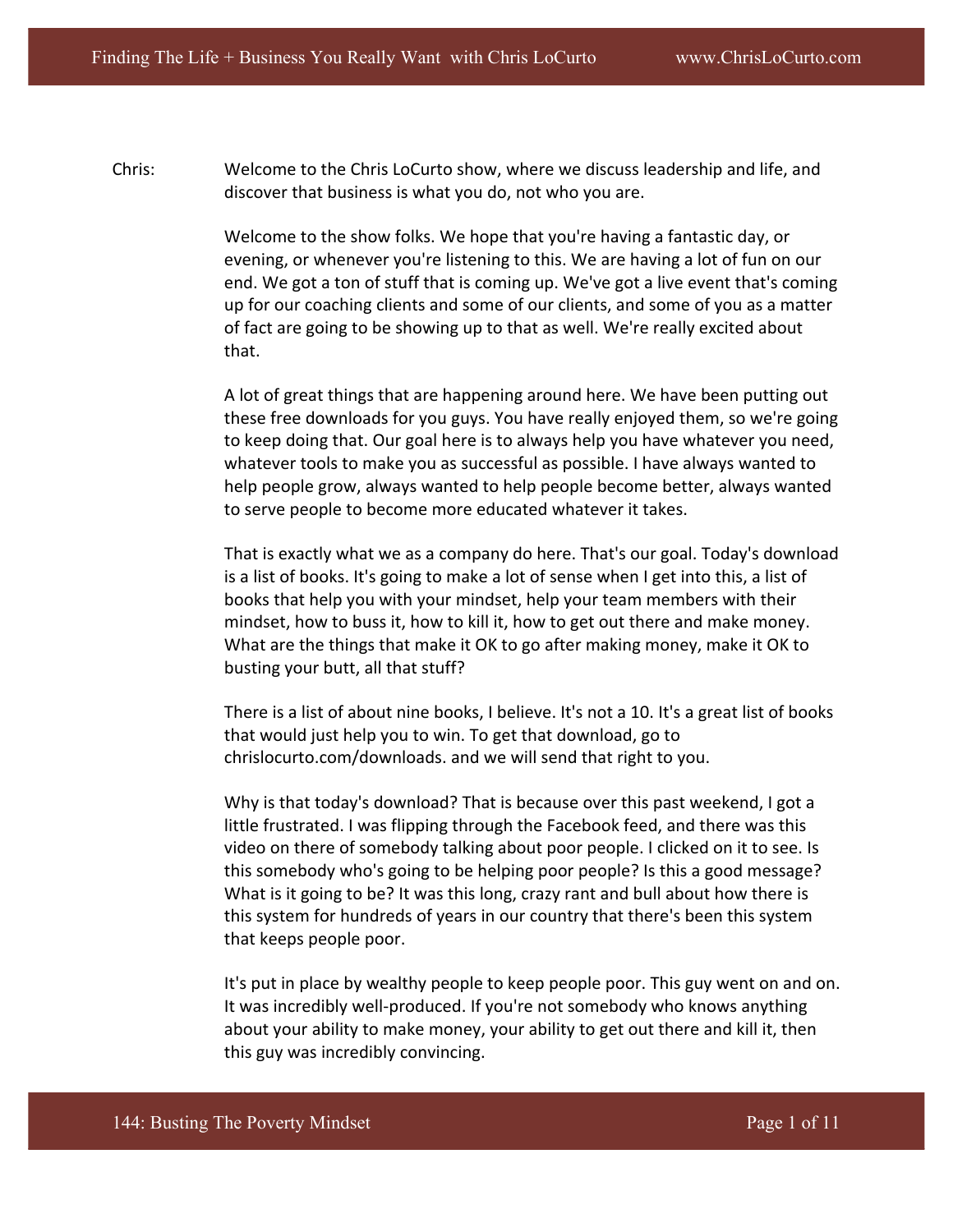I've got to tell you I was so frustrated listening to this guy, and knowing that there are people out there that are clicking this and telling themselves, "Yeah, this guy is so right. Of course, there is a system in place that keeps me poor. There is a system that keeps me held down."

He's not talking about specific races or classes or anything. Class wise, he is saying, "This is keeping poor people poor. Wealthy people are doing this. It doesn't matter what race you are, what nationality. It doesn't matter." This is this guy's thing. I was so incredibly frustrated. The reason why I was so incredibly frustrated is because that's my story, well not what he's saying.

My story is one that comes from the place of being poor. My story is the one that comes from not having any money, comes from the place of having to fight like crazy. I'm just going to share with you my personal story of what it was like for me growing up, because it was not one of wealth. It wasn't one of great riches. Instead, my personal story is full of things like not having enough money that we received government cheese.

There's a joke. If you've ever been in that situation in your life, there's actually ... It's funny. People who've ever had government cheese, or you've been in a situation where you had to have to that, they'll go, "Man, it was actually really good cheese." It's craziest thing on the planet, but I remember those days of having to go and get that food. I remember the days when churches delivered food on our front porch, our front doorstep so that we had food because we were struggling.

I remember the days when we had so little money to actually pay the electricity that we had this walkie clothes washing machine that didn't take electricity. You actually use this thing. Scrub it. It's got a board and everything, and a little ringer. You can run your clothes through that, and hang them up. I remember those days. 

As soon as I could swing an ax, I was chopping wood. We'd go out into the forest in Lake Tahoe. The forestry division will have certain trees that were dying marked. You'd go and drop those trees, buck them out, cut them into huge rounds. Bring them home and split them by hand so that we could sell the firewood, so that we could have firewood for ourselves and sell it to make money. As soon as I could swing an ax, I was doing that. I was literally cutting firewood throughout the summer so that we could have money.

I was working in a restaurant at 14 years old so that we could have money. Later on, I worked at North American Van Lines moving people and helping people to get their houses emptied, so they can move across country or whatever. I was a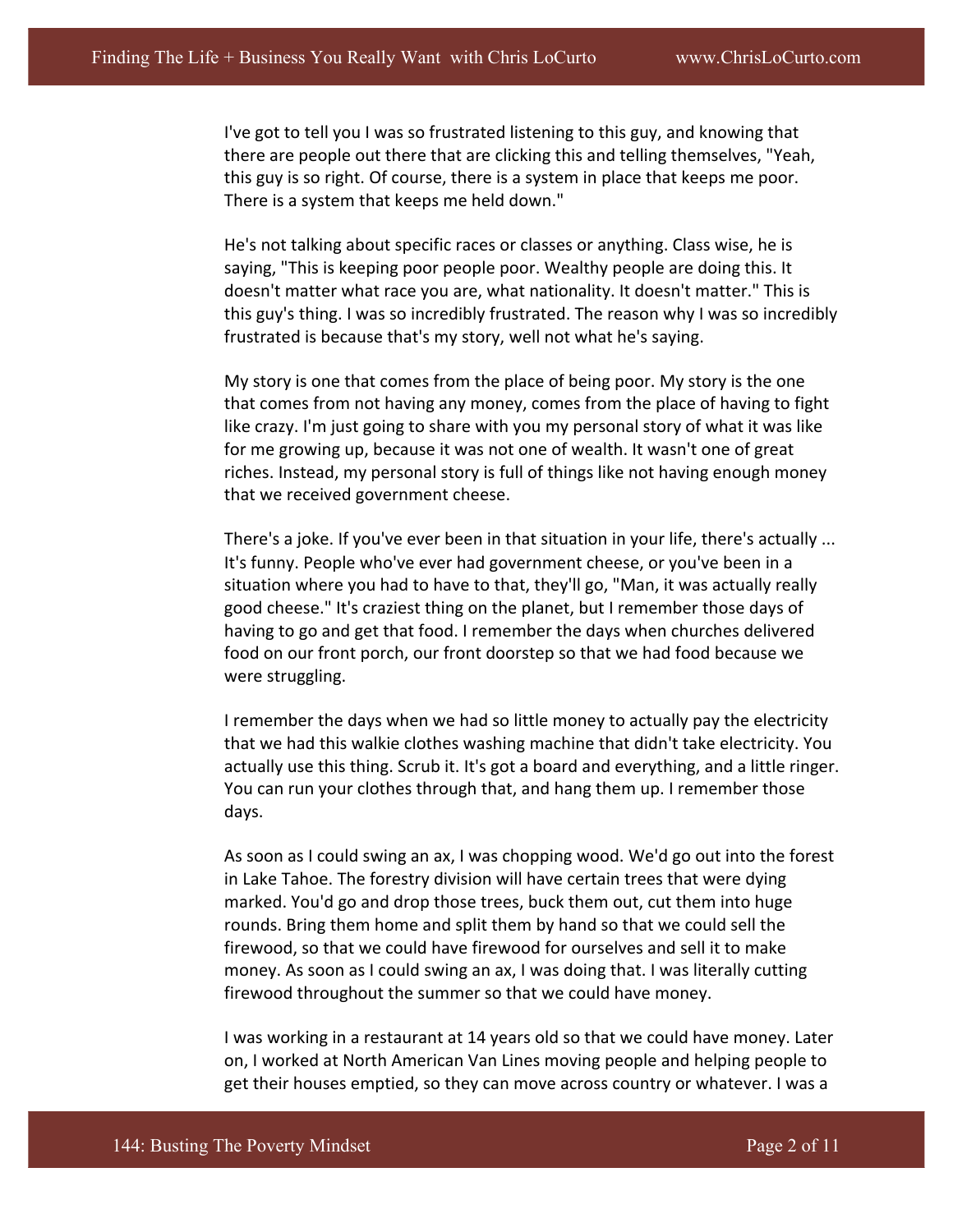cook. One time, I would get up at 2:00 in the morning, go work at UPS loading trucks, then go work my full-time. Finish that, and then go to night classes so that I could get smarter, so that I could learn something, so I could try and figure out how to make more money.

Folks, I did not come from wealth. I was on the ground floor of each trade. There was a time I was working 50 hours of overtime a week, 50 hours of overtime a week, and busting that, loving it getting a paycheck that reflected that. That's the first time I ever actually got a paycheck, and was really sucked about my taxes. I could tell you this, I absolutely busted it. Since I was a kid, I've been busting it.

I didn't even know that there was a system to hold people down. Why? Because there's not a system to hold people down. What I learned was if I will go ballistic, I can make money. When I came on at Dave's, Dave offered me and a few other people an opportunity. If you are willing to come and buss it for me, I will share with you. I'll share money. If you bring it in, I'll share it with you.

I got to tell you, those early days, there wasn't a whole lot of money. I took a decent pay cut to go and grab a hold of this opportunity of a thing that could happen. If I could make it happen, if I was willing to buss it like crazy, if I was willing to work my tail off, then I had an opportunity in front of me.

I can tell you, I worked every single day until about nine or 10:00 at night. I worked Saturdays. I worked Sunday afternoons. I worked like crazy until I could afford, and this took a while for me to do this. I had to actually get out there, and put some things in place.

Praise God they worked really well, because we started getting some revenue in, but it took a while for that to happen before I could start up hiring other people on my own profit and loss statement, on my own little business that I was running for Dave. When I could start hiring people, I could back off a few hours. When I could hire some more, I could back off. Then I went and traveled. For 13 years, I ran seven different PNLs in my own business for Dave, which became no longer a little business.

I created different profit and loss centers inside of that. I helped businesses to grow their own businesses. I helped people to change their lives financially. I helped churches to understand how to help their people writing their pews. I helped leaders like crazy understand how to teach their teams. I taught a bunch of people a lot of stuff, and served, served, served.

In fact, if you go back and look over all of the jobs I just talked about, every single bit of it is serving people somehow one way or another. Every bit of my life has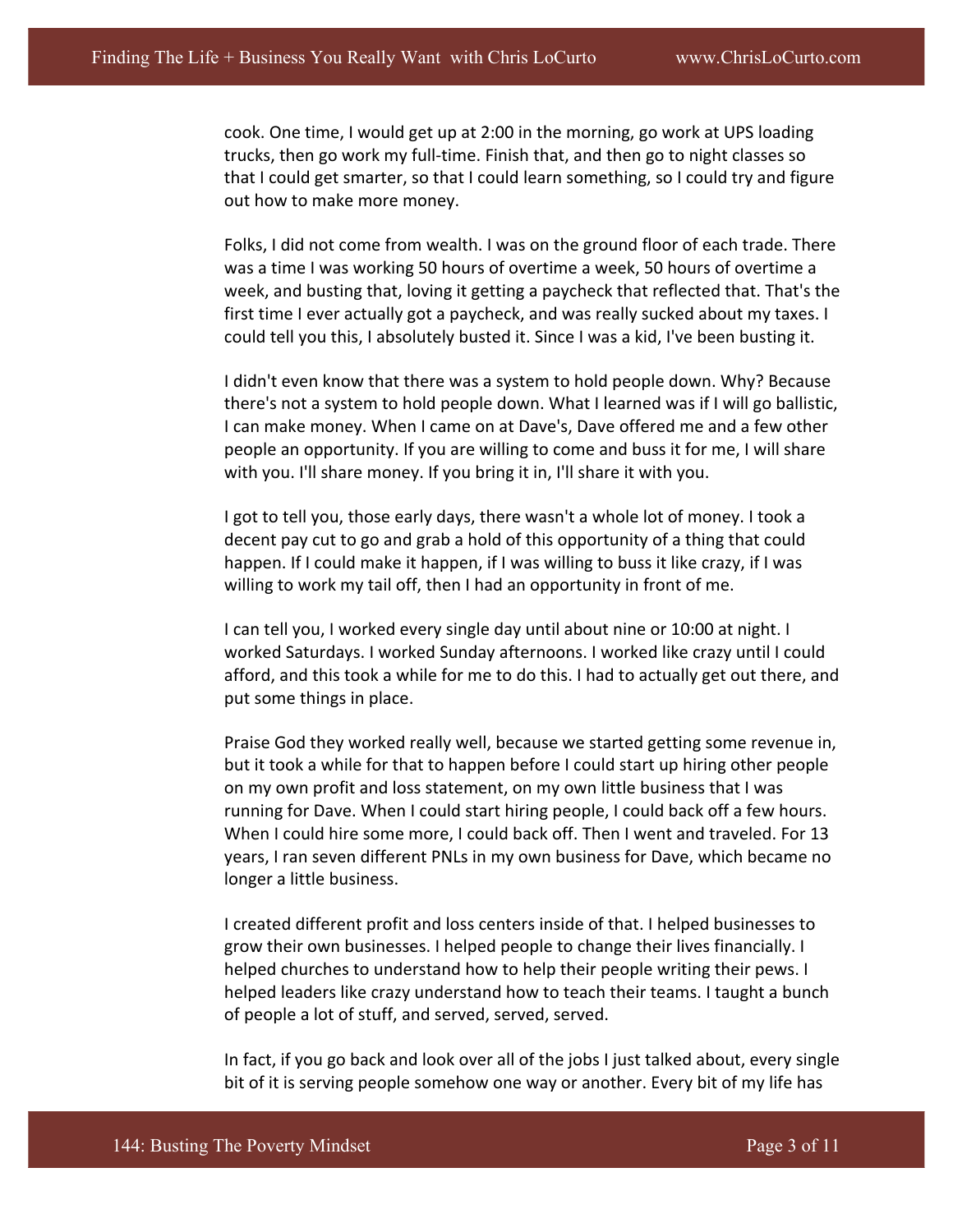been serving people and busting my tail so that I could get to a place where I don't have to worry about money, where I could get to a place where I don't have to ever think about a poor mindset, where I don't ever have to be where I was when I was a kid. That's not a place I ever want to be again.

The thing is for decades, I've been helping other people get out of their junk so that they didn't have to be there as well. Ever since I was a kid, I wanted to have my own real estate company ever since I was little. I can remember back at eight years old thinking to myself, "I want to own my own real estate company." Later on, I took my own hard-earned money that I had not spent. I did the wise thing, and handled my finances really well.

In my early days, I had to actually learn a few things about that, but I didn't spend everything that I had. I knew that I needed money to make money, and so I didn't go out and waste money on a bunch of junk. I didn't go on and waste money on toys and clothes and boats and whatever the heck I just wanted at that time, so I could live in the moment. Instead, I actually saved a lot of my hard-earned money, and started my own real estate business.

I've got my own residential real estate business. I also have my own commercial real estate business as well. I have this business. I have a racing team. I have businesses making money. I have this stuff that is actually working because I discovered how to buss it, how to hassle, how not to think that there is any system that could possibly hold me down. Never being entitled, never thinking the man is holding me down.

Instead, I have had a mindset since I was a kid, "If I will go and kill it, I can make it happen. I can make money. I can make wealth. I will get there." It's been a fantastic ride. I've got to tell you, I'm happy to not have to worry about money. It was good.

I saw this online the other day. It's me, my picture of Don Draper taking a drink, and he's got this big old smile and he's saying, "Oh, you worked 40 hours?" Yeah, I remember my first part-time job. I saw that thing, and I just died laughing. In light of hearing this message that is being preached to people who may not understand how much it's just a bunch of crap, in light of that, I was dying laughing looking at this contrast.

I haven't seen that since I was, I don't know, 21 maybe. I don't know what that's like to have a 40-hour a week, because I don't care about 40 hours. Forty hours isn't what I base my life on. It's not what I base my week on. If I was stuck at 40 hours, I would not be where I am right now. Instead, I'd be struggling like a lot of people. I'd be struggling like a lot of folks who don't have money, who don't have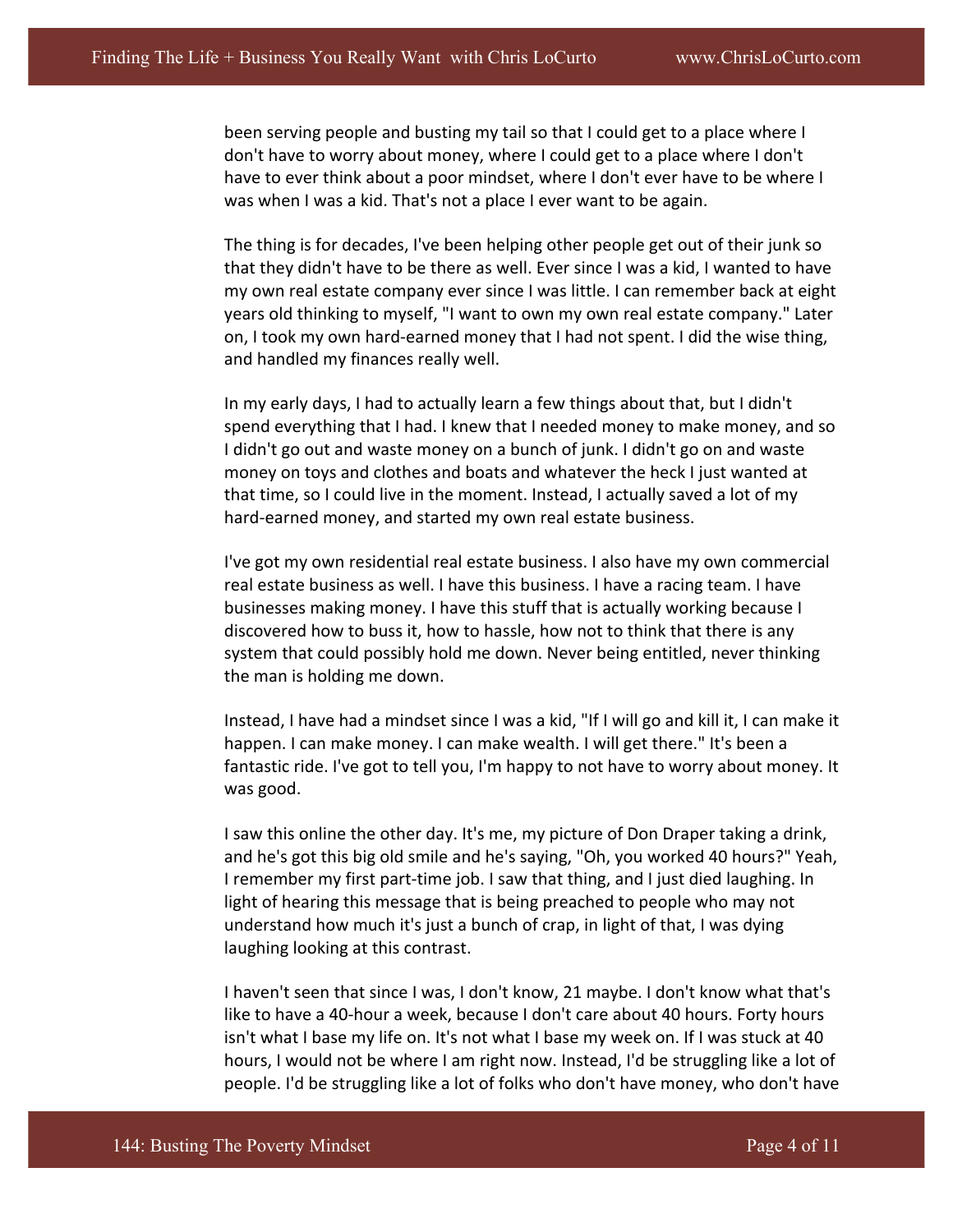opportunities. Instead, I decided to take every opportunity I could, and turn it into something.

The reason why this is something I wanted to share with you is because I want two things. I want for those of you that are out there that maybe listening and thinking, "Is there a system that's holding me down?" No, there is no system. You can make any decision you want. Keep in mind, if you have a disability, if there is something that is literally holding you back because of your specific situation, then I can't speak to that right at this moment.

I don't know what the situation is, but for everybody else, there is no system holding you down. You can make any decision. You can make decisions not to get yourself in trouble. You can make decisions to find opportunities. You can make decisions to get yourself in trouble, and you can make decisions that working hard is just not what you want to do in life.

That is perfectly fine. It is completely up to you. It's your choice whatever you want to do. Whatever choice you want to make, feel free to make it, but don't blame a bunch of wealthy people that for hundreds of years have held down poor people, and kept them poor. I can promise you, entrepreneurs don't even think that way. Big business people don't even think that.

There's no concept of, "I want to make somebody else poor." As an entrepreneur, what I want is for people to come my way in droves and say, "I will make you all kinds of money, and I will share it with you." That is the opportunity that I've been given multiple times in my life. If I would come in and make money for a business, they'd share it with me. They did well. I did well. That is my thought process.

Most entrepreneurs are looking for people to come in. Most business owners are looking for people to come in and kill it and buss it. If they will, they'll share. That's the concept. That's the system. That's what people are wanting to do. If you've got some mean, old boss who just wants to reap you off, then that person is just an idiot. I can tell you I work with tons of entrepreneurs. This is what I do for a living. I've been doing it for decades, helping entrepreneurs, business owners, and leaders to become better.

What will you find with most business owners and leaders is that they want to give people the opportunity, because they know champions will create even more opportunity. I'm a big fan of sharing with somebody who's going to bring something in. I'm a big fan of it. I want you to do it more. First thing you have to understand is that there isn't a system that holds you down. You can make any choice, any decision you want to do to get out of that.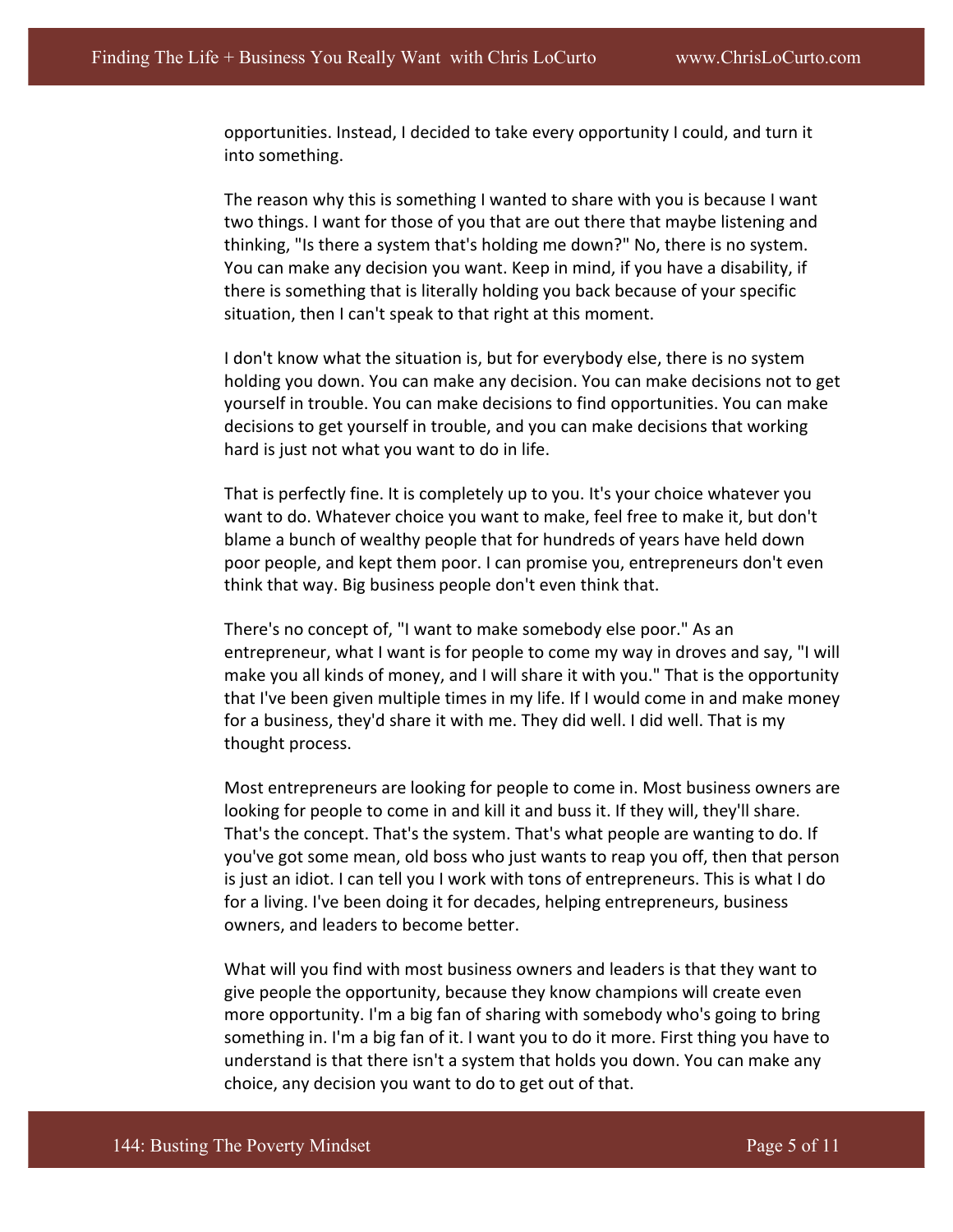I was poor. I was broke. We did not have money. I was in a situation where I had to fight my own way out. I've worked my tail off. I didn't sit around with a handout waiting for somebody to fill it. The point that I'm making is you can fight hard. You can get out of that. The problem is is that there are tons of messages out there about how evil business is, and how working hard takes away from your life. There is a ton of messages out there about how you deserve a handout.

There's a message being pushed that says now that there's a system, and it's been in place for many years, but because of wealthy people that keeps poor people poor. Something we discovered here, we just recently did a survey. Again, we've got about other people that are listening, about 40% are entrepreneurs, business owners. About 40% are leaders, people on a leadership capacity somehow, and about 20% are team members wanting to be leaders or wanting to be entrepreneurs.

We recently did a survey and discovered that a ton of you business owners and leaders are struggling with team members that are feeling entitled, team members that are not working hard at their jobs, team members that have a lack of motivation or no buy-in, et cetera, these types of things. As we went through this big survey that we did, and a ton of you responded, thank you so much.

That helps us to know how to help you. What we discovered was it's not stunning. It's stuff that we see everyday. How many people were struggling with the same stuff? It seems to be getting even worse of having team members that are feeling entitled, and team members that are feeling like they deserve something because they showed up that day. I can tell you, you don't deserve anything that you didn't work for. If you buss it, you get it, or you should get it. You deserve it at that point.

We found so many businesses and leaders that have been struggling with this. I want to help you get to a place of leading your team members, maybe even helping yourself. Maybe this is you if you as a leader are struggling with this. If you're a business owner, you're probably not struggling with this concept, but there's probably a ton of leaders that are still feeling this way, a ton of team members that are feeling this way as well.

Let me just speak to all three groups. First off, as a leader, not only do you have to make your team successful, but you have to let them know that there is an opportunity for them to absolutely hassle and win with money. You have got to show them. First, you have to come to an understanding of what you're willing to pay someone who goes well beyond cost justifying their position.

If you bring money into my business, I will share it with you. Bring in more, I'll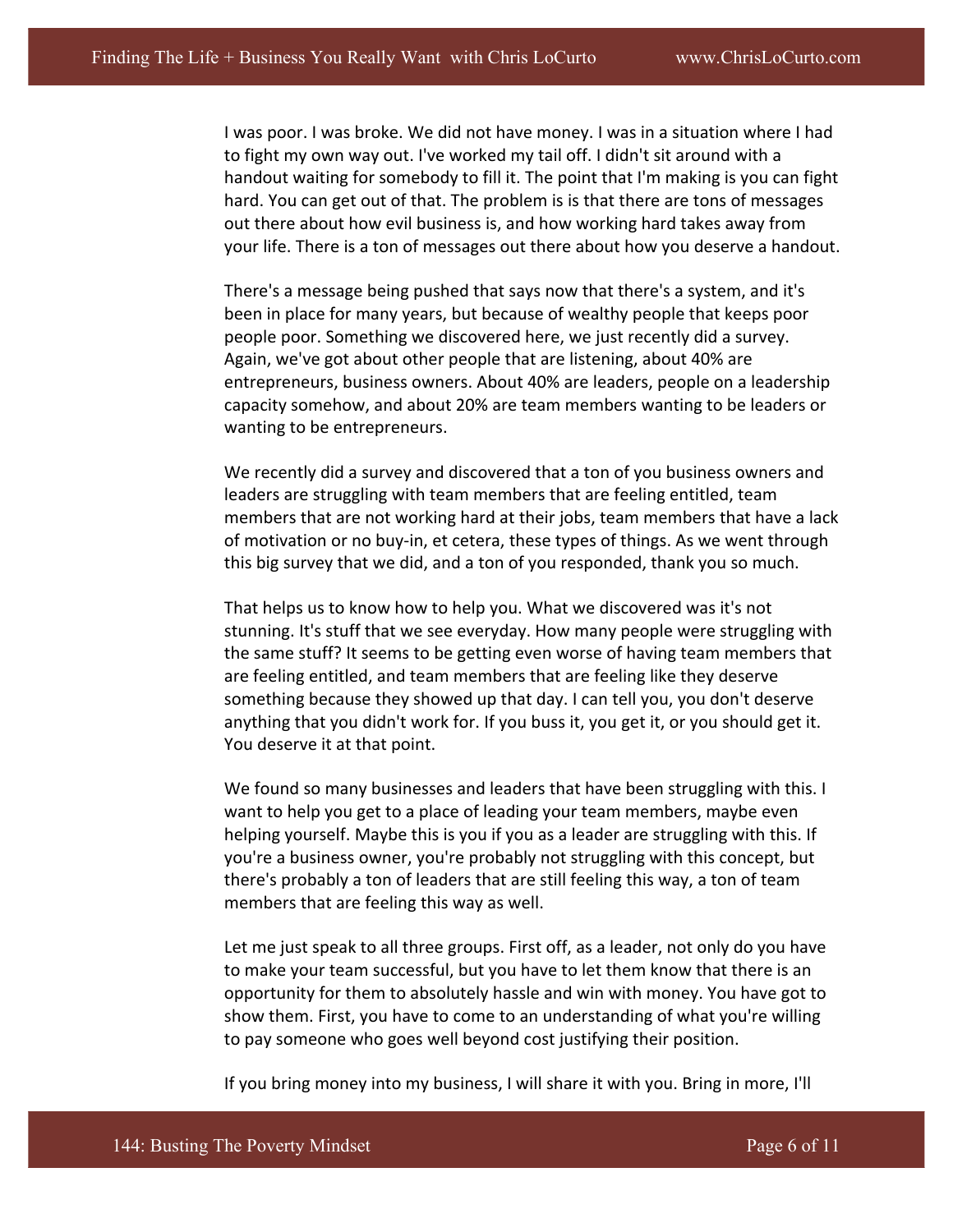share more. I have no problem with that. That's something I help a lot of entrepreneurs and leaders come to an understanding of what are you willing to share. I love paying sales people 10%. This does not work at every situation, but in a lot of situations, it works out really well. I can pay 10% of the gross.

This is not every situation. This is just a rule that I tend to like to try and get to. Let's just take that for example. If you bring in \$400,000, I'll pay you 40. I will give it to you right now. A lot of business owners are like, "I'll do that, absolutely. If you bring in \$800,000, I'll give you 80. I'm good with that too." This is where they get stuck.

I'll say to them, "What if they bring in 20 million? Are you willing to give them 2 million?" Great leaders and great entrepreneurs immediately go, "Yup absolutely. I'm ready right now. If you bring me \$20 million, I'll give you 2 million right now." Easy, no problem. Why? Because I want you to do it again. In fact, I want you to bring in 30 or 40 million. I want you to go kill it.

I had a guy at one of our events one day who came out, and he was just shaking his head. I'm like, "Dude, what's up?" He's like, "Dude, there's no way my leader will ever do what it is you're teaching." I said, "Why is that?" He goes, "For example, I make a ton of money for that business, and they have kept me on my salary." I said, "How much do you make?" He said it was either \$220,000 or \$230,000. I said, "How much do you sell?" He goes, "20 million." I about lost it.

I looked at him right in the face, and I said, "I will pay you. Come sell \$20 million for me, and I will pay you so much money. There is no way I would cap you for this." I did go through and asked him. "What are margins? What are we talking about? Is 20 million actually only shake out to \$500,000?" That was not the case. It was making killer money. There was great margins in place, but the leadership got to this place of saying, "Oh well, we shouldn't pay that kind of money because it's just not right to pay somebody that kind of money."

Bull. As we talked about on Rabbi Lapin's interview that we had a couple of shows ago, as we talked about on there, why is it that we are perfectly fine with the football player making \$60 million, but we cannot stand the thought of a CEO of an evil corporation making \$300,000? Why is that? Why are we so crazy about that? They are being paid for their ... The football player is super talented. OK, so they're worth \$60 million. Somebody who is helping people to put food on their table and leading teams is not worth money? They don't have that talent?

Why do we have this thought process? It's incorrect. Here is the deal. The point that I am trying to make is this. As a leader, as a business owner, what are you willing to pay people if they go and buss it? You've got to start there. What are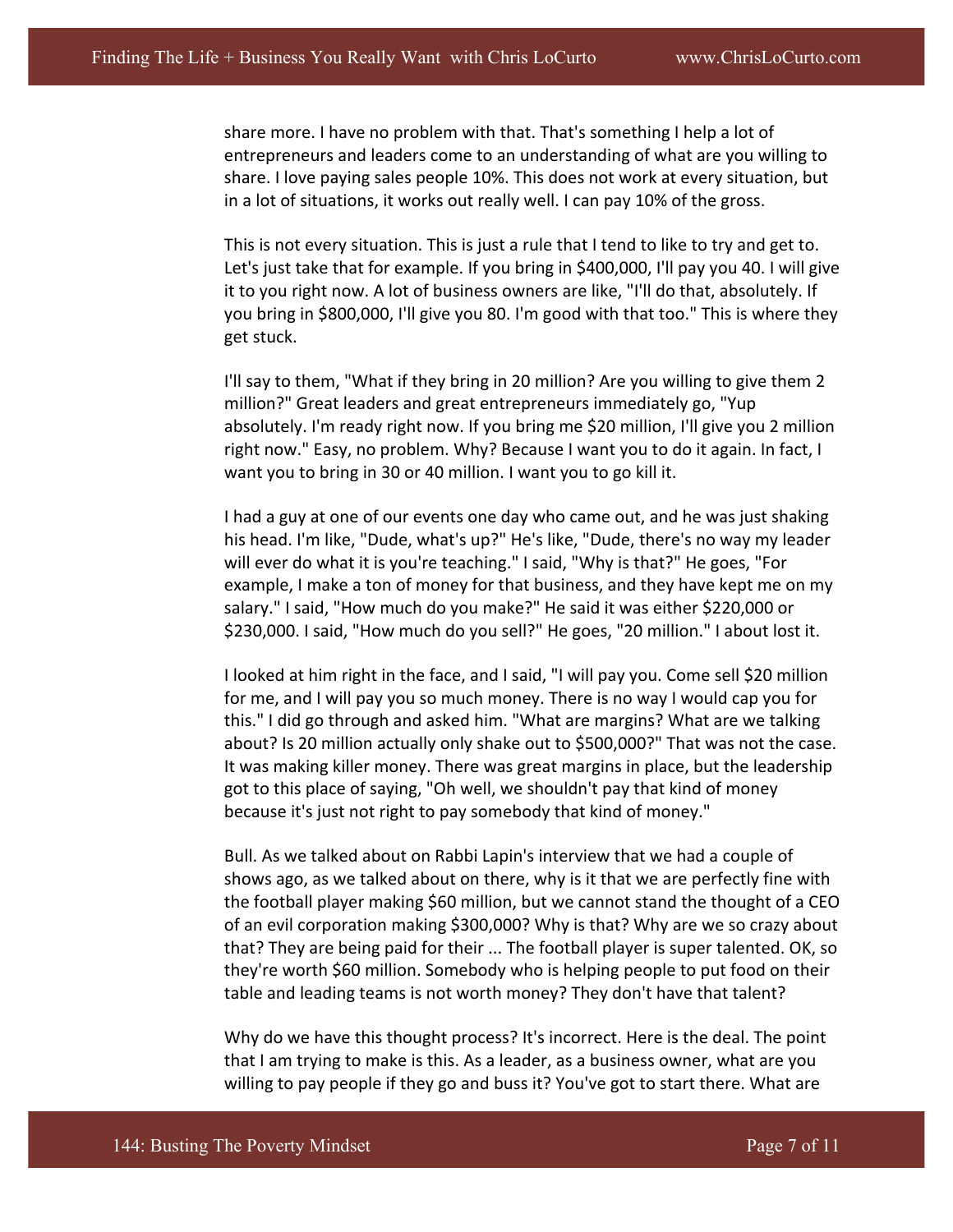you willing to give to them if they will go buss it? Bring money in, I'll share it with you, period. That's it.

Second thing, if they're in an admin role, how can they help or support other areas to bring in more revenue? You have to look at that as well. Are they just in an admin role, or are they supporting an area that is creating more revenue? They're actually a part of that process. There are many roles that I have to hire to make sure that I can go do something else. They're giving me that ability.

How do I share with them? Obviously, I'm going to pay them a great salary, but do I also give them part of profit sharing? What do I do? You have think through and allow them to see that they have the opportunity. Side note, personality styles side note, understand that if they are a high C or a high S, usually, money is not their greatest motivator. Having consistent money is really important to them, and having you come along not putting them in front of the whole team, but you coming along and telling them that they're doing a great job.

You coming along and telling them that they're doing a great job, that's an important part of it. Just understand that. There are a lot of people that still have maybe some C and D or S and I that might be in a role that you can show them, "Hey, here's still greater opportunity, and also, I'm willing to pay you profit sharing." For folks that aren't money-motivated by commission, they will be very happy to see profits in their paycheck, I can promise you that.

You also have to be willing to invest in your team. My team is well aware that I am willing to spend money on them becoming better if they can show me how they can, and they can prove that it is actually work. One thing I don't want to do is I don't want people coming to me and saying, "Hey Chris, I need to go do this thing," and then I'd show out a bunch of money for it. They go do it, and come back. I don't hear anything from it. It was a total flop, or it's a total waste of money. 

I need team members that come back to me and say, "Hey, here is why I think I need this thing." I'm constantly encouraging them. Guys, look for stuff that makes you better. I will pay for it. Come and explain it to me, and then when you put it in place or you come back, tell me how it was great or how it sucked. If it was no good, I need to know that. I need to know that you're wiling to tell me. If you are not willing to share with me, that I just wasted money, then I'm not going to trust you on the next time.

If you'd come back and say, "Man, totally missed that one. This is all I really got out of it. It was this and this. They talked a lot about this junk over here which has nothing to do with us, so sorry about that. We'll do a better job researching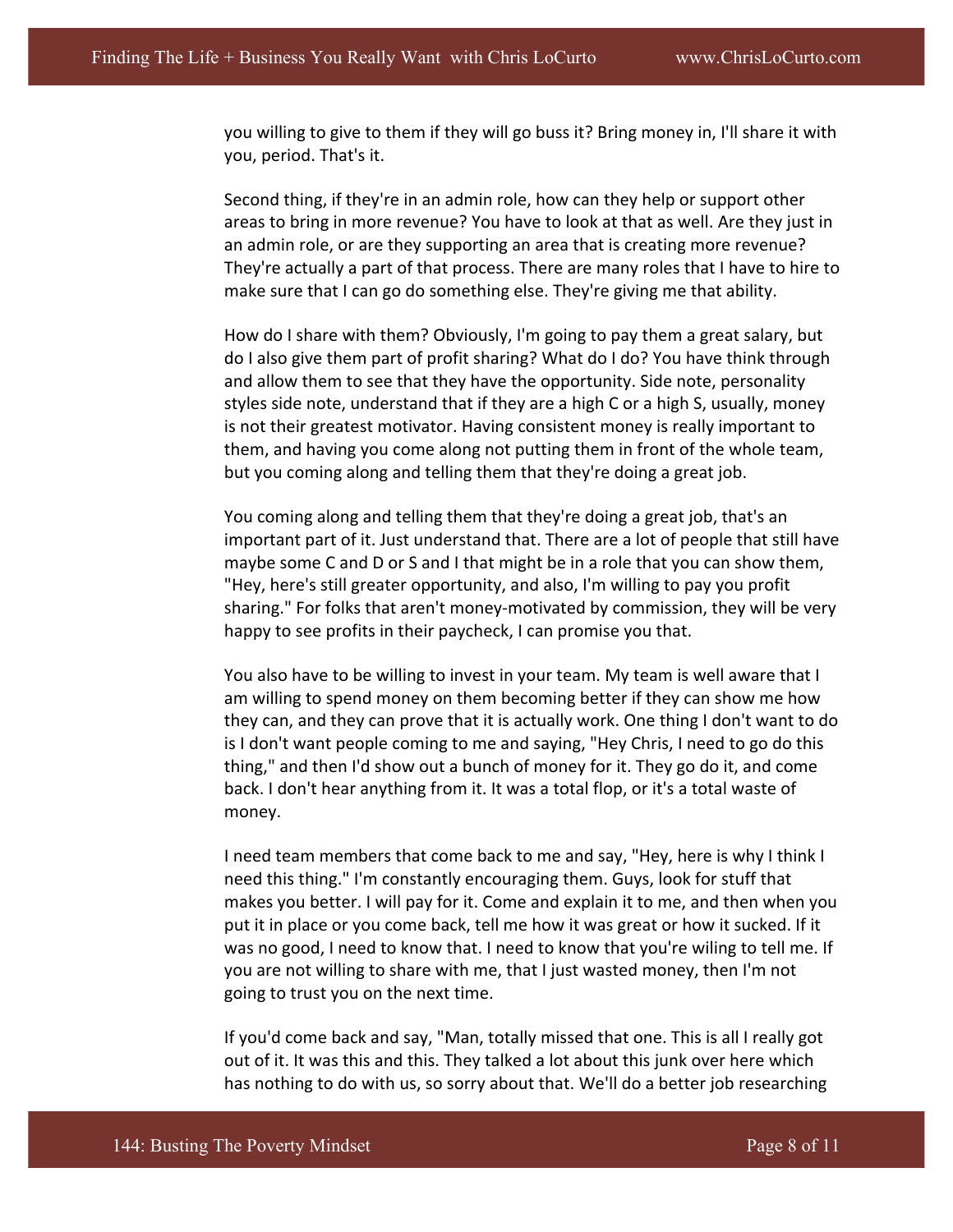in the future." I don't care. Something like that, help me to understand. I will spend money on my team members to become better so that they can make even more money. I'm all about that.

The next thing is you have to teach your team to serve. Like I said, almost every single job that I have ever had in some way, shape, or form served people. It took care of people. It helped people. Serving people. Helping them to get what they need, you will never worry about having enough, period. Again, as we talked with Rabbi Lapin, you have to become obsessively preoccupied with the needs of others.

As I continue to help people, money comes my direction. Why? It's a certificate of appreciation. It's them saying, "Man, thank you for that help. Thank you for changing my life." As I serve well, and I do well, money comes this way. People want to pay to have their lives changed, to have their businesses changed. That's common sense. I am putting out money for my business to get better. I spend money on coaches. I spend money on programs. I spend money on conferences. I spend money on software to make jobs easier.

I spend a lot of money to make my business better and my team better. Guess what? People want that as well. If my team does a great job serving them, and we're doing a pretty darn good job as far as we can tell from all of you all, if we continued to serve you well, then we don't ever have to worry. We don't have to seek the money. Instead, we serve people. They take care of us in the process.

Next thing you need to do is teach your team to serve. Sit down with them. Discuss this. Put this culture into your business. Serve people and help them get what they need. If you do this, and this is not just the business but the team members, you will never have to worry about having enough. As we talked about again with Rabbi Lapin, you must become obsessively preoccupied with the needs of others. As you do this, money comes your way. Stuff comes your way.

If you're worried about winning, take care of God's kids. Serve His kids. Serve Him in the process. Worship Him by serving His kids. You will be stunned at the opportunities He will create for you. If you're working at a place that doesn't appreciate that, do it anyways. Don't do it for the business. Do it for God. Do it because you know that you have a God who is big enough to put a better opportunity in your place.

Teach your people to serve, serve, serve, serve. This isn't just our customers. Serve the internal customer. Serve the person who is paying you. Serve. The more you do this, the greater opportunities are going to come about, period. It is a principle of God seriously. Serve. Teach your team to serve. When they do this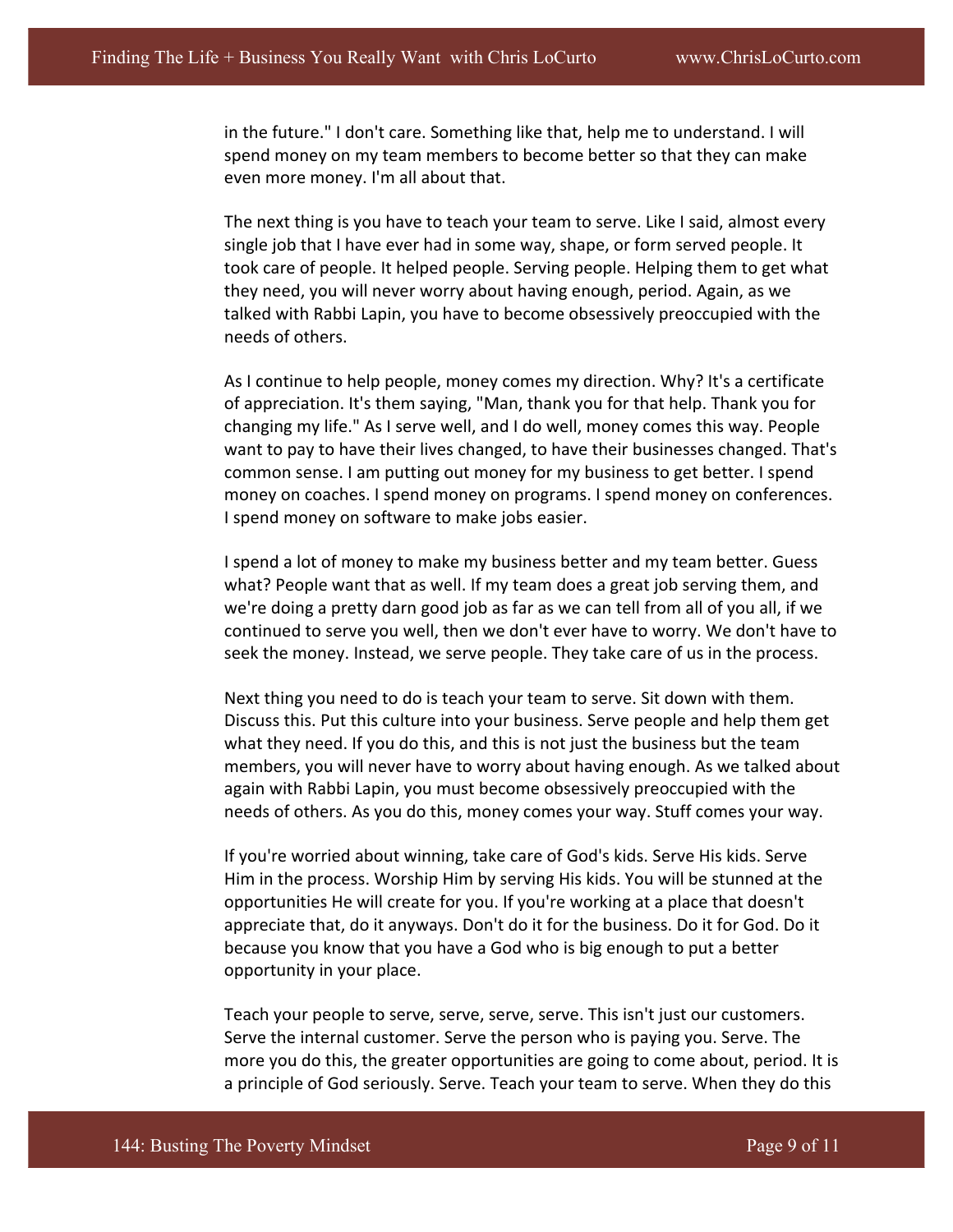really, really well, it's virtually impossible to feel entitled.

When you begin to make money, more money than ever before, because of it, you tend to pour it on more. When you discover this key to wealth, when you discover this key of serving, working hard, busting it, hassling, taking care of people, you tend to do it more. You tend to realize that it's very difficult to feel entitled when you're taking care of other people. When you're helping other people get their needs met, it's really difficult for you to go, "I need my handout." 

Why? Because a crazy thing happens, your wealth begins to grow. Now, make smart decisions with it. Don't spend all the money. Live on less than you make. Help your team see that serving others even inside the organization is their greatest path to wealth, period. Next, meet with each team member, and help them to see how they can use the opportunity of their position to grow more and make more money.

You really have to think through this. Look at each position. However you pay, if you're paying commissions or if you're paying profit sharing, or if you're just paying a salary, a lot of you who are just starting out, you can only pay a salary, because that's what's in the budget. That's what's available. Help them to see if they do these things, what are the priorities in that role? What are the things that if they do these things it's going to make the company more money?

If it's an admin person, how it allows somebody else time or ability to get out there and buss it and kill it, and bring more money in the door. Whatever that is, you have to first sit down and look over each role and say, "How can this role make more money? How can it benefit the company more? If it does, am I willing to compensate that person because of it?" Look through that. Then help each team members see how their position can grow their wealth even greater.

If they are in a limiting position as far as income, then show them how they can become more value by learning and educating themselves, and maybe take on another position. If literally you've got a role, it's very hard to take somebody. I had some clients that own a bunch of subway restaurants. It was very difficult to say a sandwich maker can really grow in that role. How do they grow? They grow to the next level. They grow to management. Then they grow to regional manager. They keep growing.

Then they grow into running multiple stores. There's opportunities like crazy. If all you do is see your role and get, "This is all I do. This is just my job." Guess what? That's all you're going to have. Help them to see if they learn more, if they educate themselves more, if you pay for some of their education. Help them to